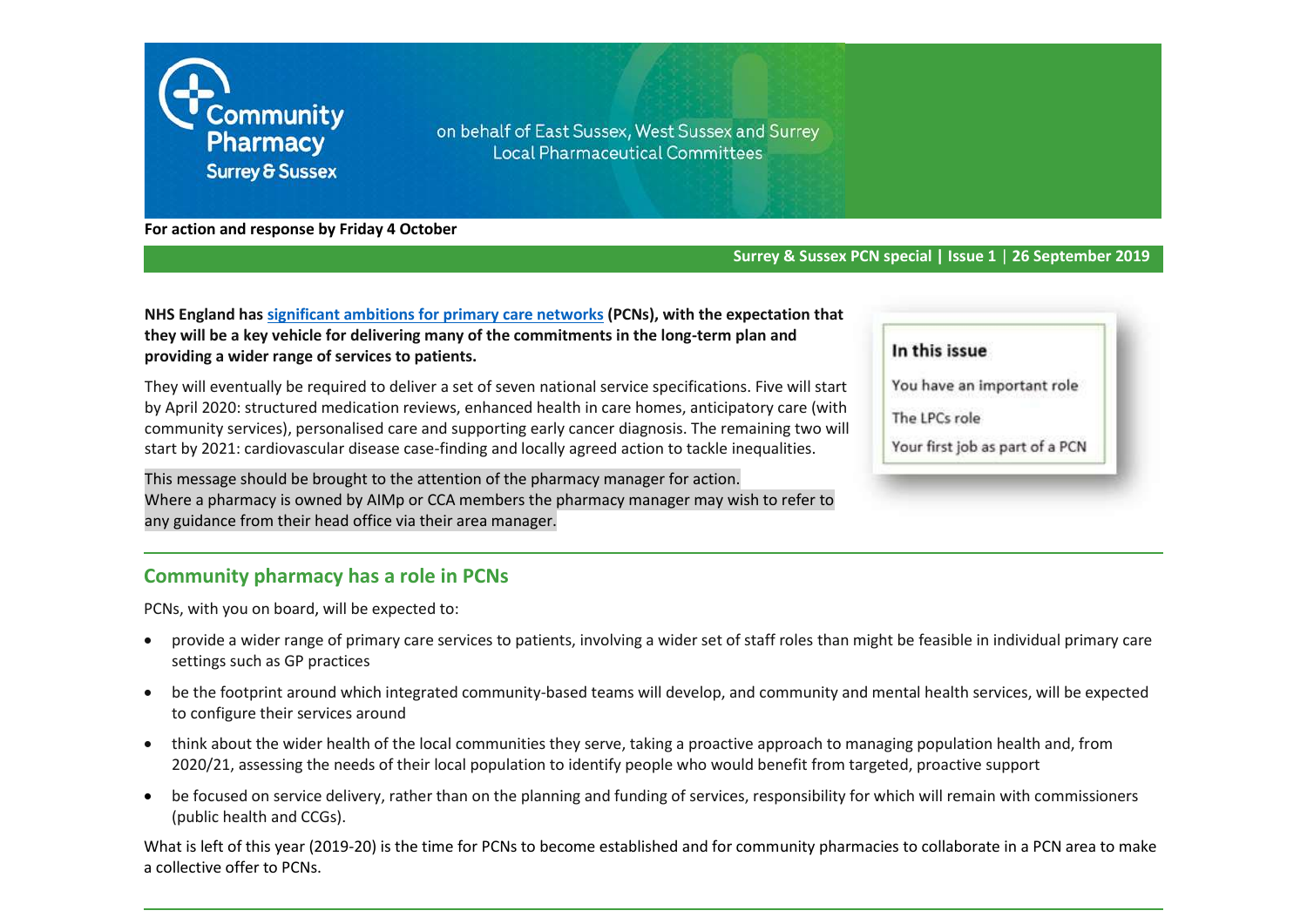# **The LPCs role in PCNs**

You are at the heart of the communities you serve and are therefore best placed to get involved in discussions about the wider health of your patients and customers. We don't know the people who come into your pharmacy so our primary role is to help you represent them to your PCN. We will also take part in discussions at county and regional levels to represent your views and promote commissioning of pharmacy services to help meet the health objectives best suited to your communities.

But more than that. Our role is to support you at PCN level, and help you represent community pharmacy and the people who use your services. It's a journey neither of us have been on before and we're going to do it in small steps, with our support developing as PCNs evolve and mature. Read below to find out how this journey starts.

# **Your first task in PCNs is to identify which one you belong to -** *Surrey and Sussex has over 60!*

**1. Please identify 'your' PCN below – we have listed pharmacies in each LPC area by A-Z and aligned to where we think your PCN is. We now need you to tell us if it is correct, or not**.

| <b>Pharmacy list by PCN</b>          | <b>PCN by CCG</b>             |
|--------------------------------------|-------------------------------|
| Brighton & Hove PCN Pharmacy List    | Sussex & East Surrey CCGs     |
| <b>East Sussex PCN Pharmacy List</b> | <b>Surrey Heartlands CCGs</b> |
| <b>Surrey PCN Pharmacy List</b>      | <b>Frimley CCGs</b>           |
| <b>West Sussex PCN Pharmacy List</b> |                               |

*Clicking on a link in one of these tables will take you to the information directly, or a holding page where you will have to click the link again. No more than two clicks.*

- **2**. **Validate the information in your spreadsheet by cross referencing to the overall lists of PCN, which lists individual GP Practices:**
	- Think about your local area: your GP practices, the logical flow of the people who use your services and prescription flow to determine a PCN which you are best placed to collaborate with – you can only choose one PCN to be part of, and we suggest you pick the one where you will be able to collaborate with other community pharmacies the most
	- By doing this you will be able to start local collaboration with pharmacy competitor colleagues, meeting a PQS requirement, and from  $3^{rd}$ Feb 2020 will be able to claim to be able to claim payment for this domain in relation to PCNs.
- **3. Tell us about any anomalies by Friday 4 October, latest. Email[: lpc@communitypharmacyss.co.uk](mailto:lpc@communitypharmacyss.co.uk)**
	- If we don't hear from you by this date we will have to assume that the information is correct. Part of our role is to publish lists of pharmacies in PCNs; you have a role to help us make sure any information we put in the public domain is accurate.
- **4**. **Sort and filter the spreadsheet called LPC to identify the other community pharmacies in your PCN**
- **5. Start a conversation with your fellow community pharmacies about how you wish to collaborate to represent your collective views at the PCN.** Resources to support this role will be available soon.
- **6. Consider if you would like to be the community pharmacy lead for your PCN and seek agreement for this from the other pharmacies in your PCN**[. Read this briefing about the lead role.](https://psnc.org.uk/communitypharmacyss/wp-content/uploads/sites/121/2019/09/Guidance-for-PCN-Leads-Sept-2019-pdf.pdf) Once the PCN and pharmacy pairings are confirmed (expect this during the week of 7 October), we